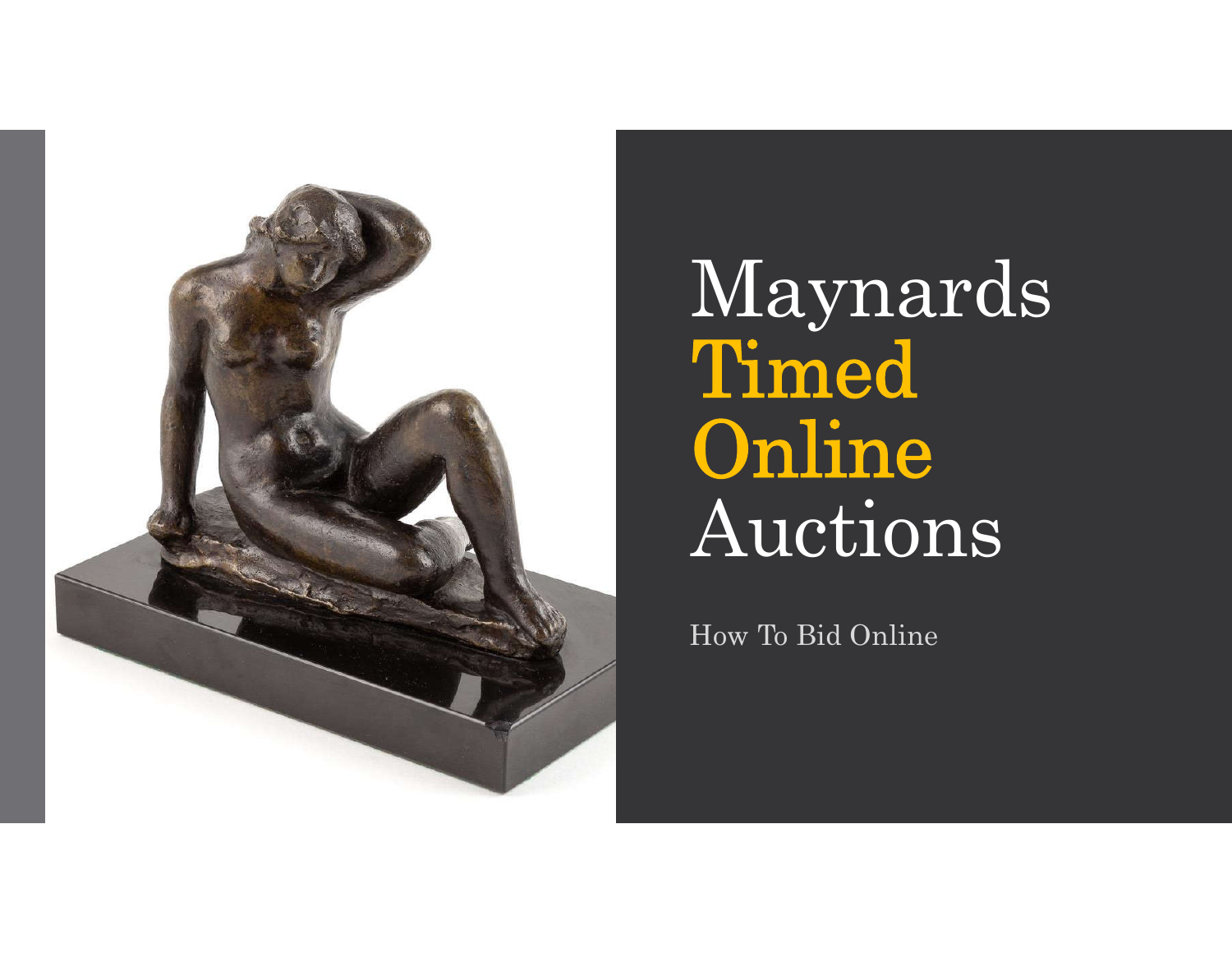# Your Online Bidding Account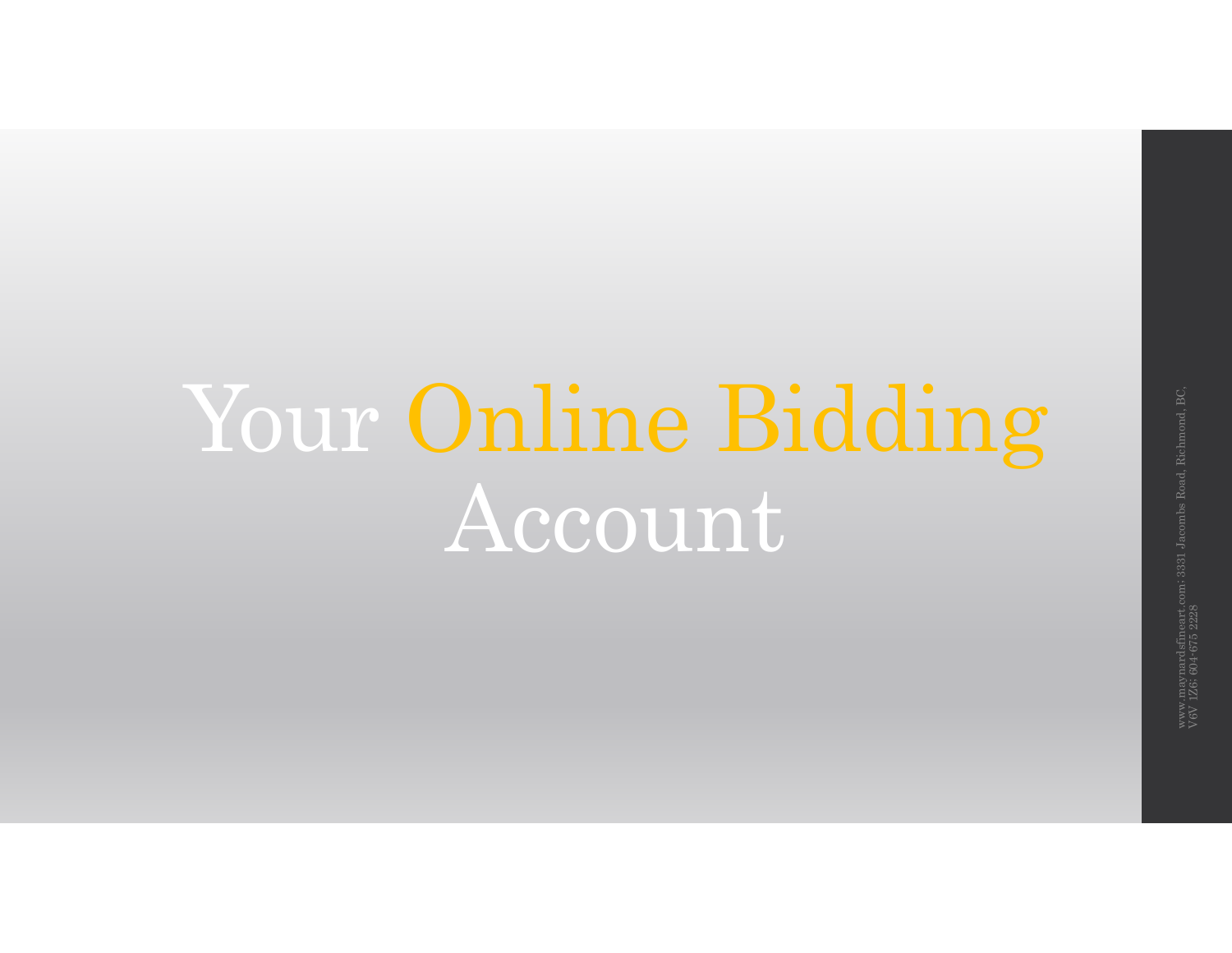#### For Returning Customers: Please sign in to access your Online Bidding Account

https://www.maynardsfineart.com/login/

| <b>Maynards</b>                | Auctions Appraisals Highlights News Contact Us |                         |  |
|--------------------------------|------------------------------------------------|-------------------------|--|
| Sign In<br><b>Email</b>        |                                                |                         |  |
| Password                       |                                                |                         |  |
| <b>LOG IN</b><br>$\rightarrow$ |                                                | <b>Forgot Password?</b> |  |
|                                |                                                |                         |  |
|                                |                                                |                         |  |

#### Forgot Password?

If you cannot remember your password, please click on the "Forgot Password?" button and you will receive an email to retrieve your password.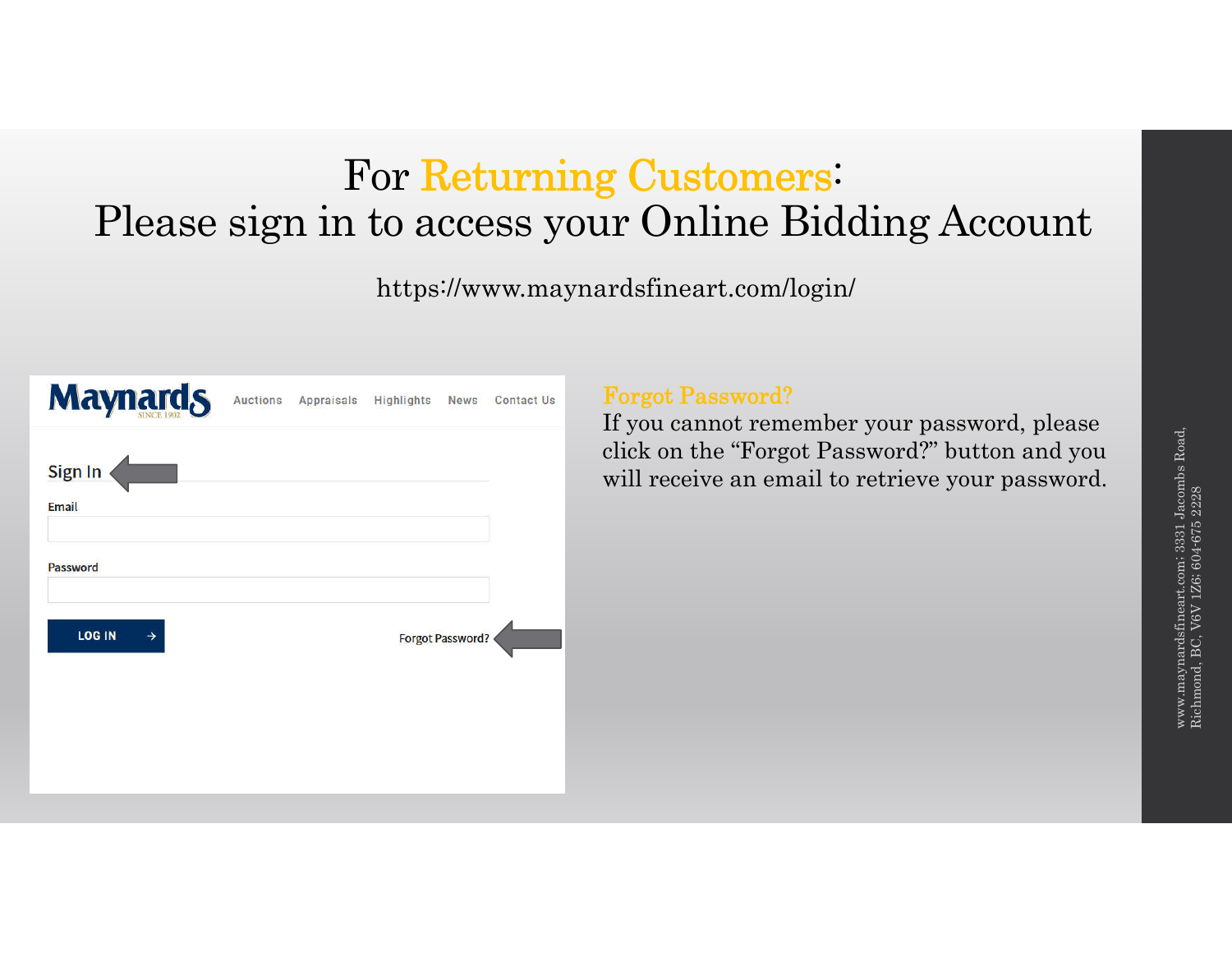#### For New Customers: Please create your Online Bidding Account

https://www.maynardsfineart.com/login/

| BID NOW BUY NOW DI LOGIN<br>(2) |
|---------------------------------|
|                                 |
| <b>Last Name</b>                |
|                                 |
|                                 |
|                                 |
|                                 |
|                                 |

#### Credit Card Details

In order to complete your registration, you need to fill in your credit card information. Please note that this information is for registration purposes only, your credit card will not be charged for successful bids without your permission.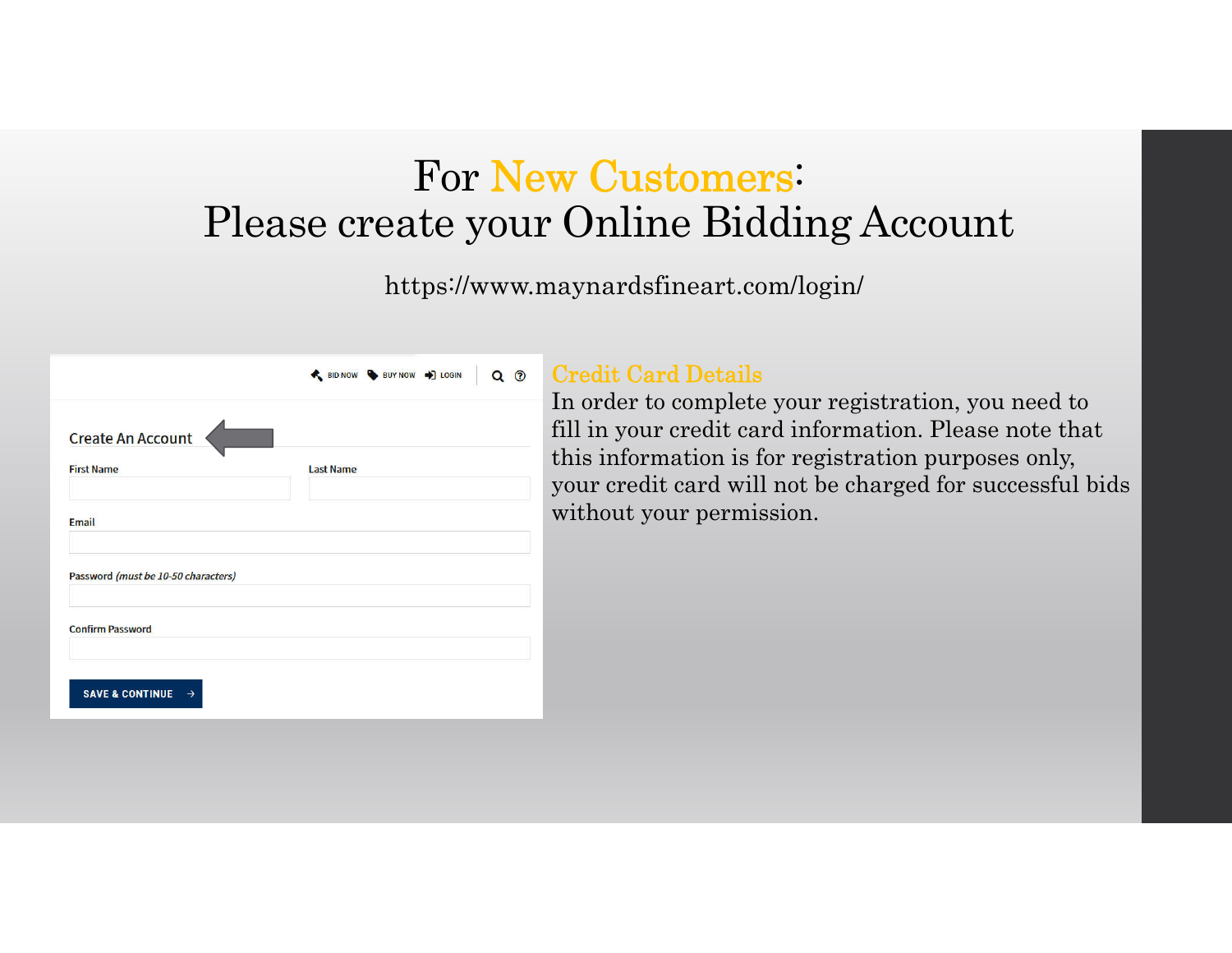#### For New Customers: Your registration will be approved

Please allow up to 24 hours for approval via email notification

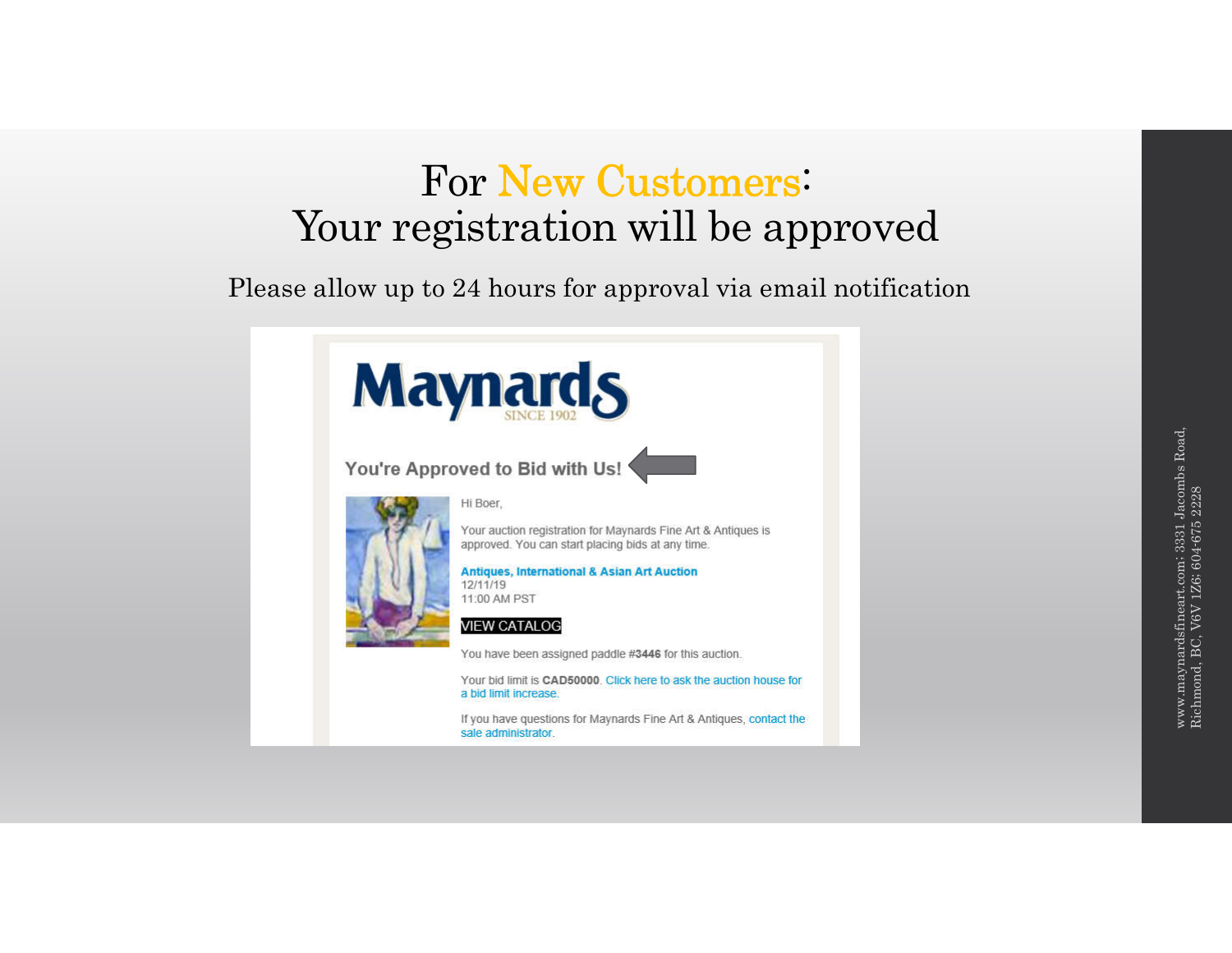### When does the **Timed Online** Auction start?

- We will display the opening day for each auction on our upcoming auctions section
- Details under https://www.maynardsfineart.com/auctions/upcoming-auctions/

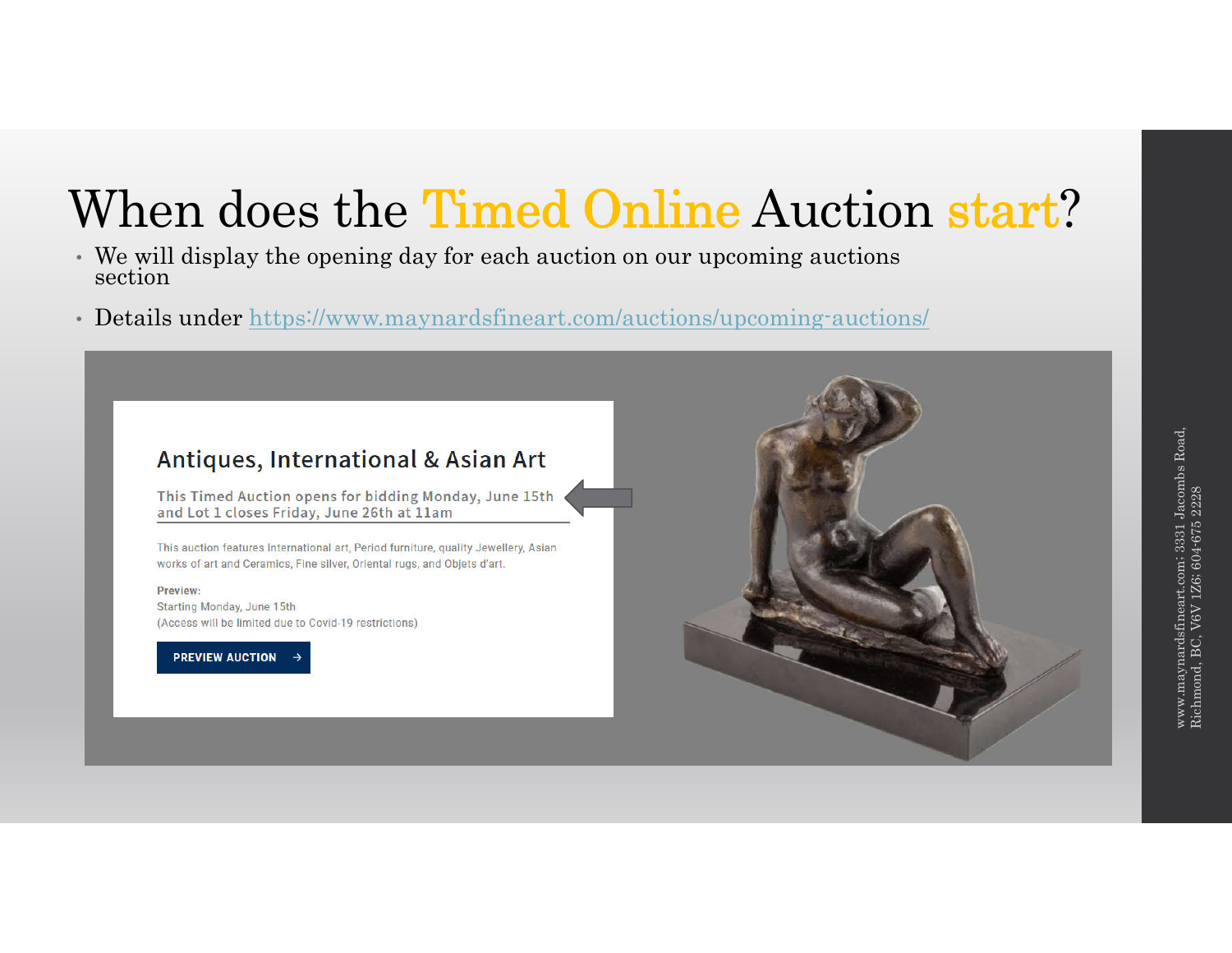# Placing Bids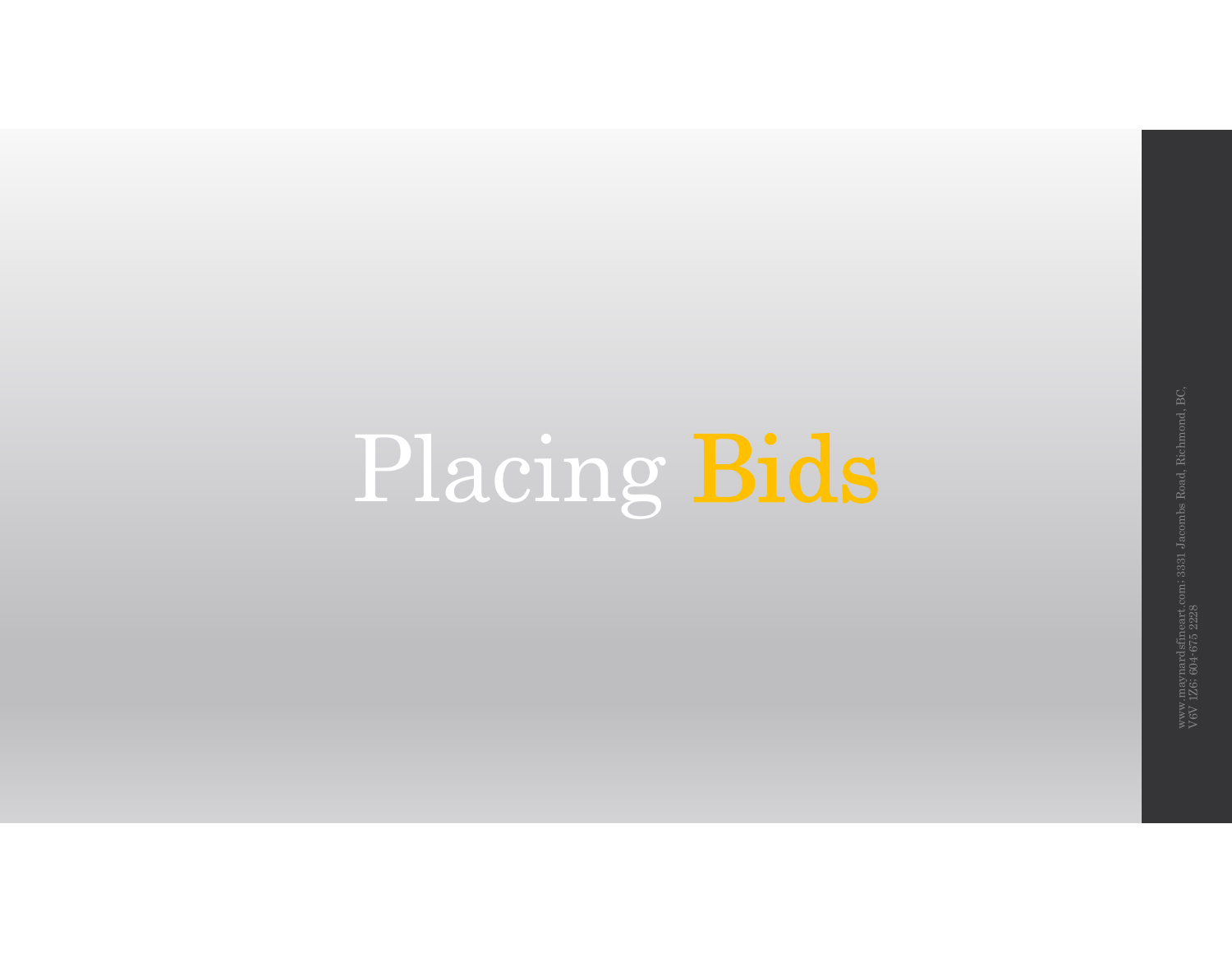### Select the **auction** you would like to place bids on by clicking the "Explore" button

• Details under https://www.maynardsfineart.com/auctions/upcoming-auctions/

| <b>TIMED AUCTION</b><br><b>Antiques &amp; Later Furnishings</b><br><b>Online</b><br>Friday, April 24, 2020<br>13:00pm PDT<br>Richmond, BC, CA | 簂<br><b>ADD TO CALENDAR</b><br><b>EXPLORE</b><br>→             |  |
|-----------------------------------------------------------------------------------------------------------------------------------------------|----------------------------------------------------------------|--|
| <b>TIMED AUCTION</b><br><b>The Works of Peter Ewart</b><br><b>ONLINE</b><br>Friday, April 10, 2020<br>13:00pm PDT<br>Richmond, BC, CA         | 雦<br><b>ADD TO CALENDAR</b><br><b>EXPLORE</b><br>$\rightarrow$ |  |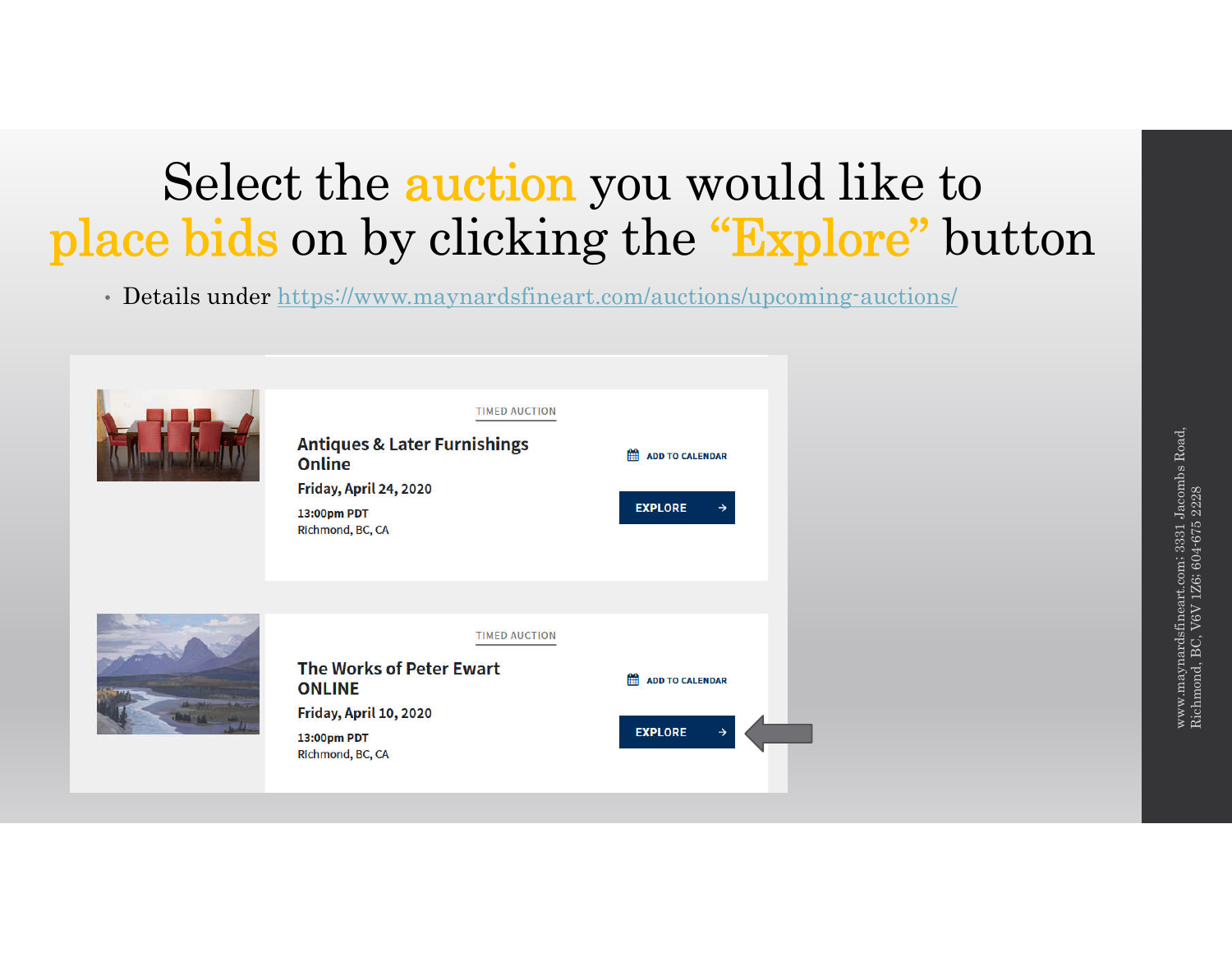#### Enter the selected auction by clicking the "Lot Listing" button



Auctions Appraisals Highlights News Contact Us

RESIDENCY SUP NOW & MY ACCOUNT **OF LOGOL** 



**TIMED AUCTION** MAY 1, 2020, 1:00 PM - MAY 8, 2020, 1:00 PM PDT

#### The Works of Peter **Ewart - Online**

Maynards Fine Art and Antiques Department is pleased to offer from The Estate of Peter Ewart, a selection of paintings from his studio, including works depicting the<br>ruggedness of the Rocky Mountains to the crashing surf of British Columbia's west coast and points in-between

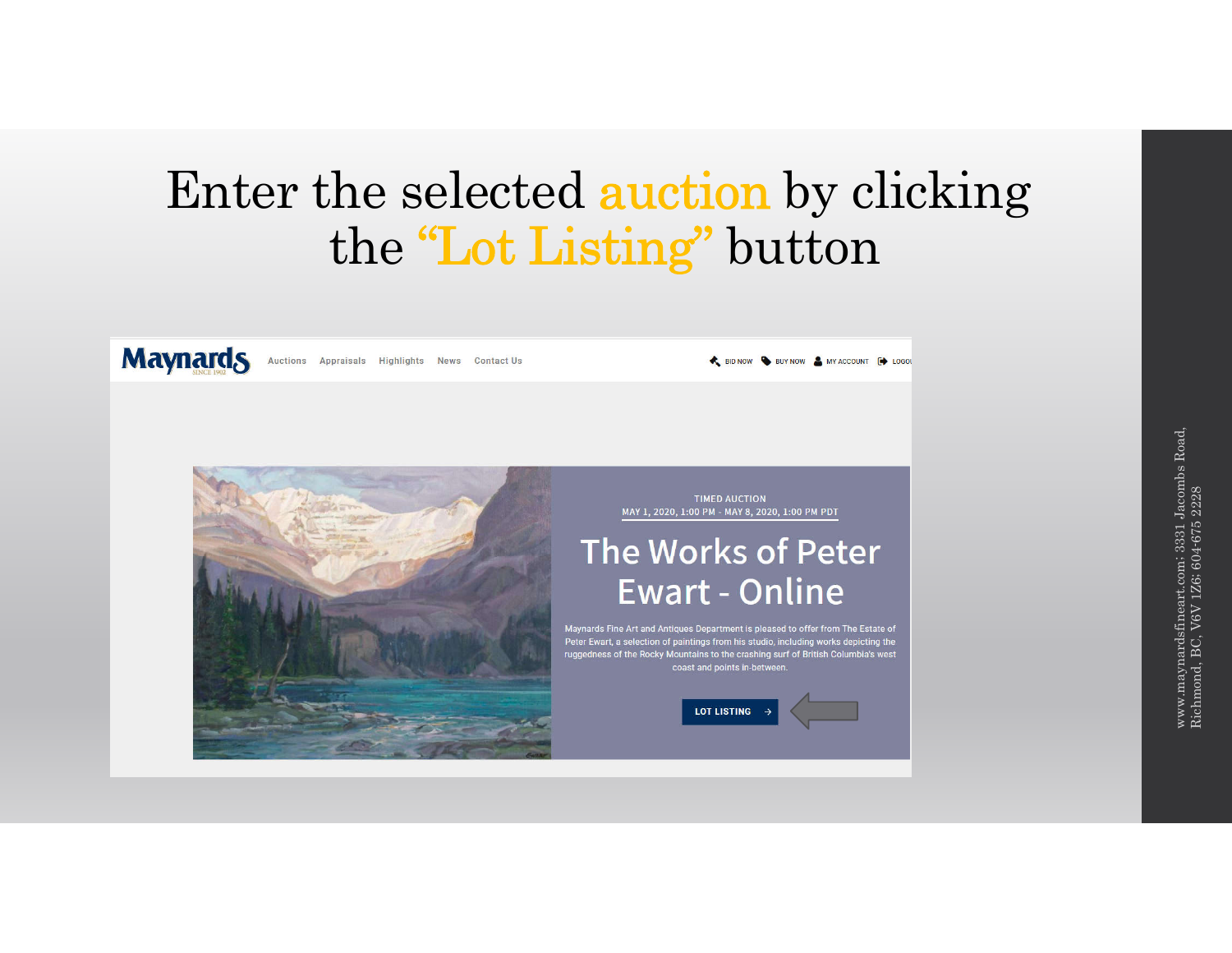### Select a lot you would like to bid on by either confirming the next highest bid increment



6m 17s left 2: Peter Maxwell Ewart, Canadian (1918-2001), Mountain Study, oil on...

Est: \$660 - \$990



#### Bid Increments

The minimum amount a bid must be raised each time in order to place a bid. It is pre-determined based on the current winning bid.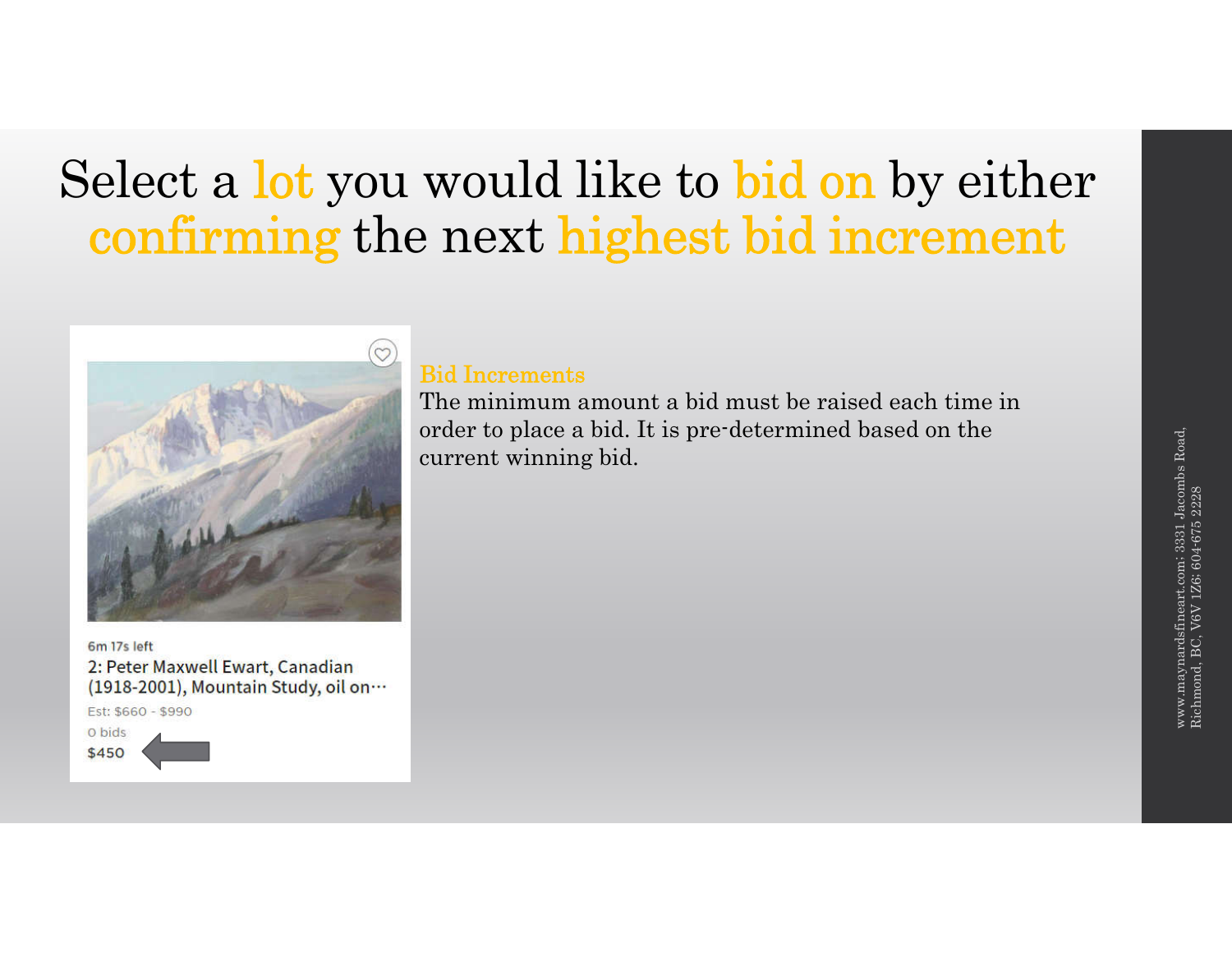## Or by selecting a "Maximum Bid"

| <b>Maynard<sub>S</sub></b><br>Auctions Appraisals<br>Highlights | News Contact Us                                                                                                                                                                                                                                                                                                                                                                                       | $Q \n\circledcirc$<br>★ BIDNOW ● BUYNOW ● LOGIN |
|-----------------------------------------------------------------|-------------------------------------------------------------------------------------------------------------------------------------------------------------------------------------------------------------------------------------------------------------------------------------------------------------------------------------------------------------------------------------------------------|-------------------------------------------------|
| O                                                               | Lot 16<br>20h 10m 26s left<br>Peter Maxwell Ewart, Canadian (1918-2001), Athabasca River<br>Valley, Oil On Board, 18 X 24 In. (45.7 X 61 Cm) (Unframed)<br><b>View Catalogue</b><br><b>LEAVE BID</b><br>Your max bid.<br>Estimate: CAD1,500 - CAD2,000<br>\$1,000 (0 bids)<br>June 9, 2020, 12:00 PM PST<br>Richmond, BC, CA<br><b>Request more information</b><br>Add to calendar<br>Register to bid |                                                 |
| <b>Item Overview</b>                                            |                                                                                                                                                                                                                                                                                                                                                                                                       | $\widehat{\phantom{a}}$                         |

#### Maximum Bid

Your bid will increase as necessary to ensure you remain the highest bidder until the maximum you placed is exceeded.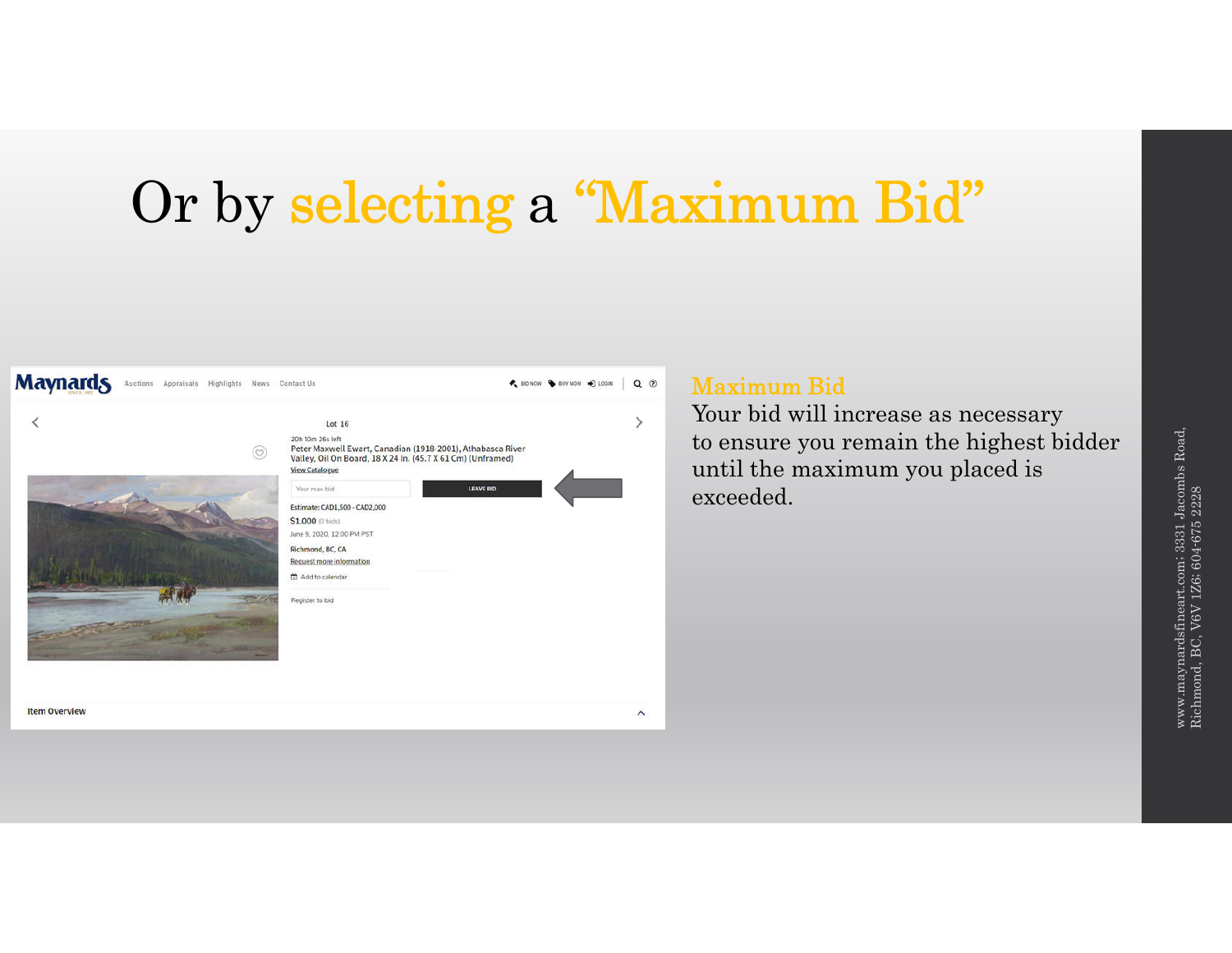### How do I know if I am the winning bidder?

| Lot 294<br>An 18th century Toupin from Sarthe, 4 3/4 in. (12 cm) |                                                                                                                    |   |
|------------------------------------------------------------------|--------------------------------------------------------------------------------------------------------------------|---|
|                                                                  | 13d 23h 29m left to bid<br>Estimate: CA\$30 - CA\$50<br>My Bids: CA\$20 high bidder<br>Current Bid: CA\$20 (1 Bid) |   |
|                                                                  | Your Max Bid<br><b>Leave Bid</b><br>Request more information                                                       | → |
|                                                                  | Antiques, International & Asian Art Online<br>March 19, 2021 9:00 AM PDT<br>Richmond, BC, CA<br>台 Add to calendar  |   |
|                                                                  | ✔ Approved to bid<br>f<br>$^{\circ}$                                                                               |   |

After placing your bids there will be a sign displayed beside the 'My Bids' amount.

#### High Bidder

indicates you are currently the winning bidder. **Outbid** 

means another bidder either bid higher than you, or placed the same bid amount earlier than you did.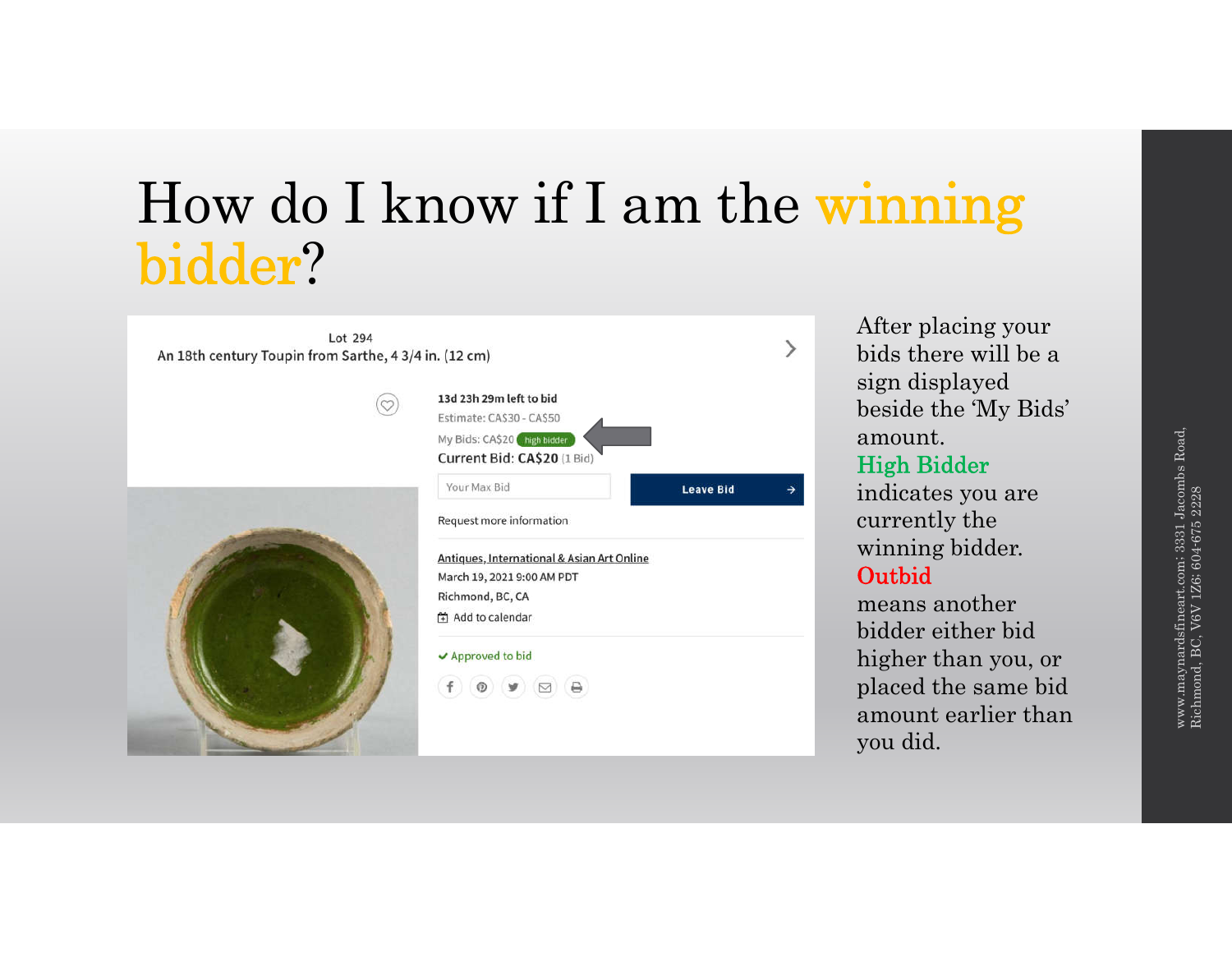## Watch your bids!

• You will receive email notifications if you are outbid



Maynards Antique & Fine Arts Ltd, 3331 Jacombs Road, Richmond, British Columbia, CA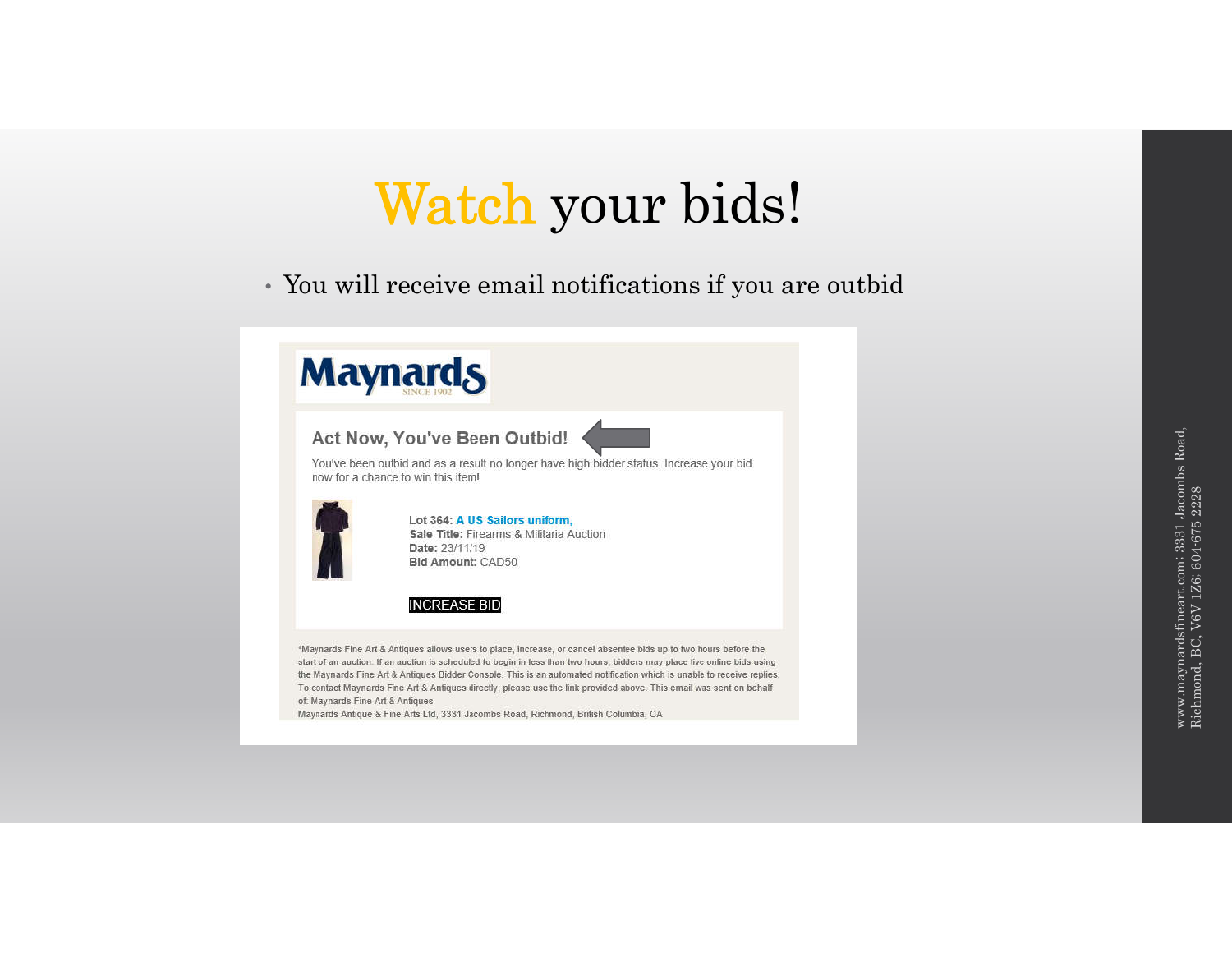# During The Auction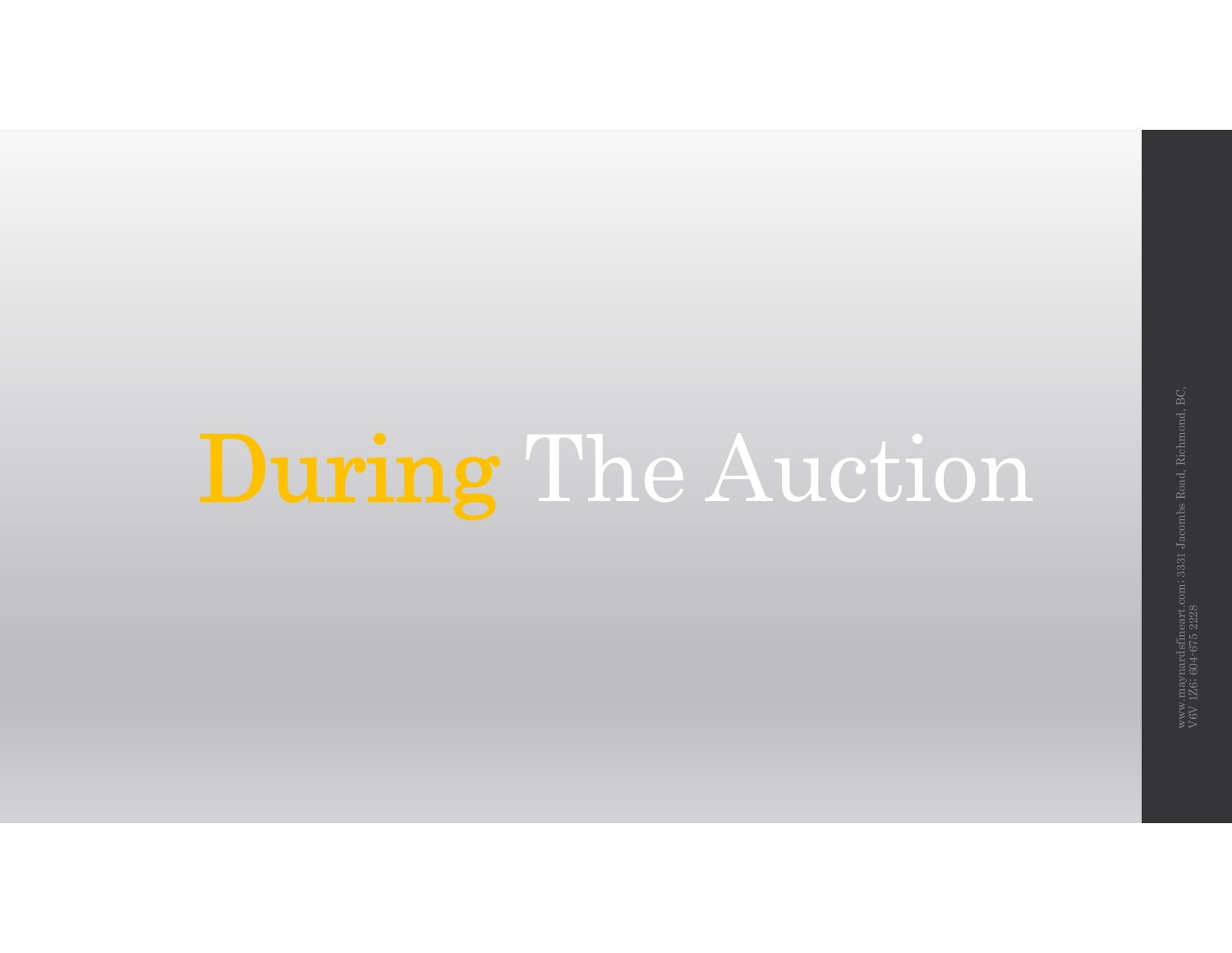### When does the Timed Online Auction close?

- We will display the closing time for each auction on our upcoming auctions section
- Details under https://www.maynardsfineart.com/auctions/upcoming-auctions/



This Timed Auction opens for bidding Monday, June 15th and Lot 1 closes Friday, June 26th at 11am

This auction features International art, Period furniture, quality Jewellery, Asian works of art and Ceramics, Fine silver, Oriental rugs, and Objets d'art.

Preview:

Starting Monday, June 15th (Access will be limited due to Covid-19 restrictions)



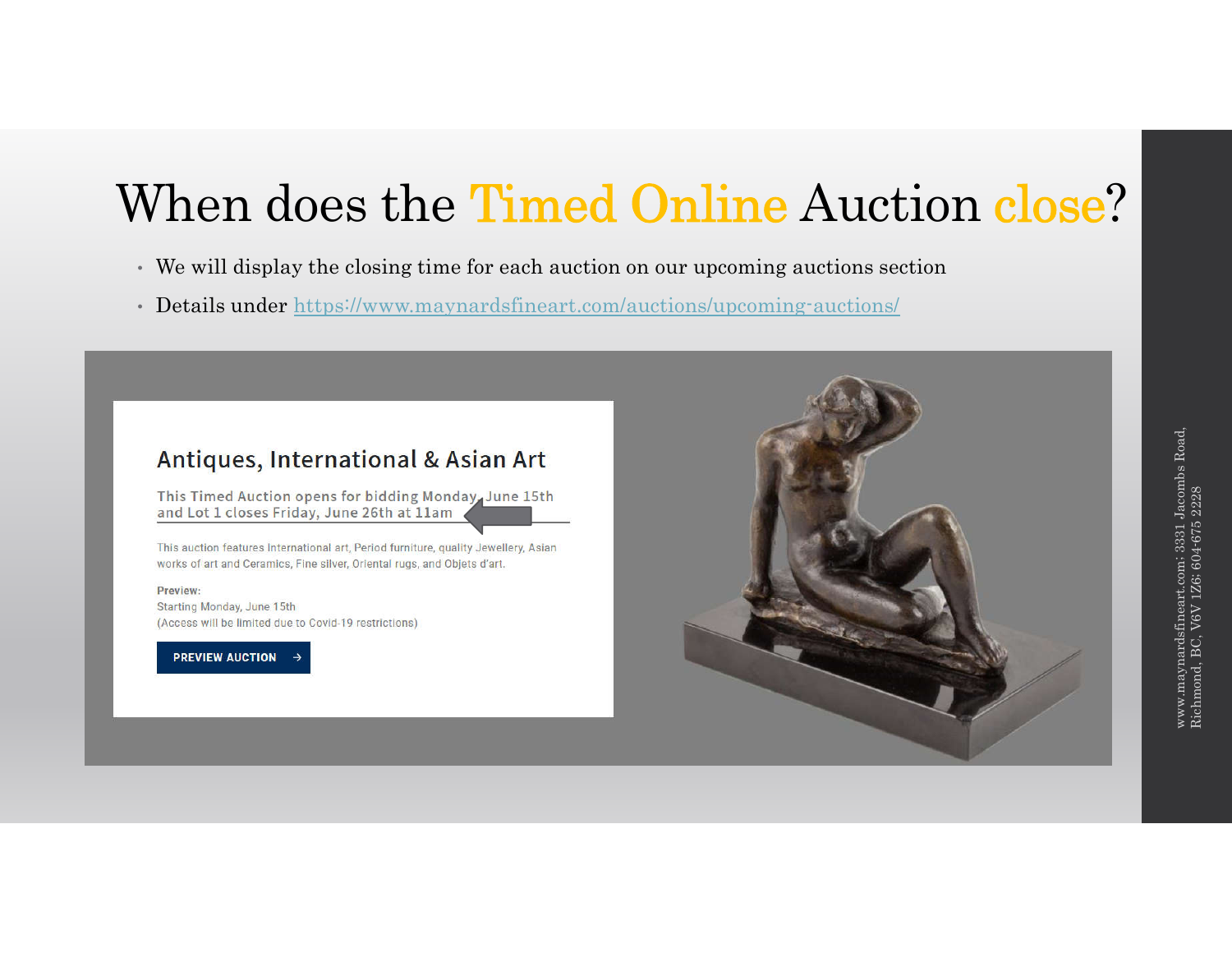#### The first lot will close at the listed closing time

• Each subsequent lot closes 1 minute later (So lot 60 closes 1 hour after the listed closing time).

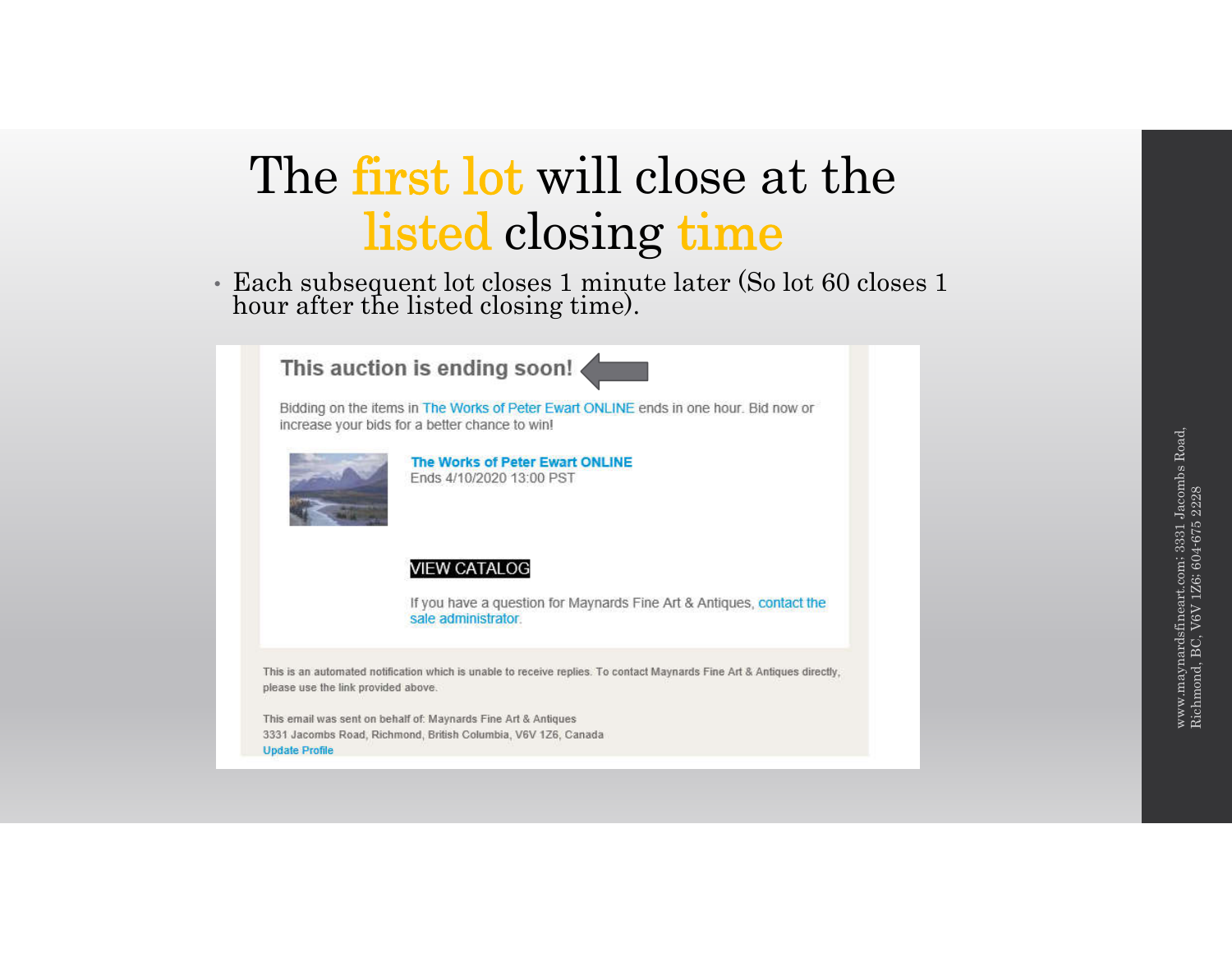## Lot Extended …

- Every last-minute bid will extend the lot by **another 5 minutes**.
- Lots that are closed for bidding will be shuffled to the end of the catalog.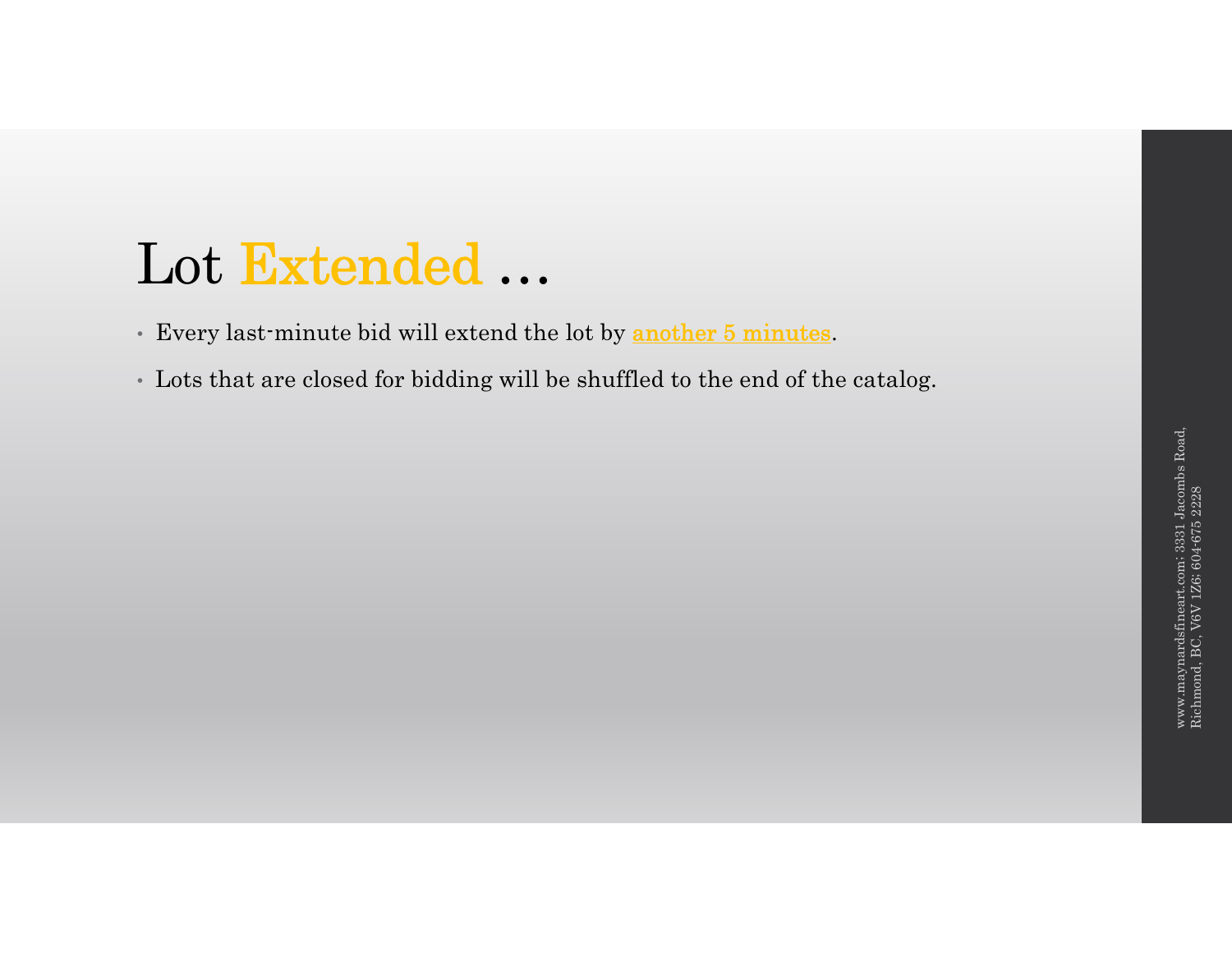# After The Auction